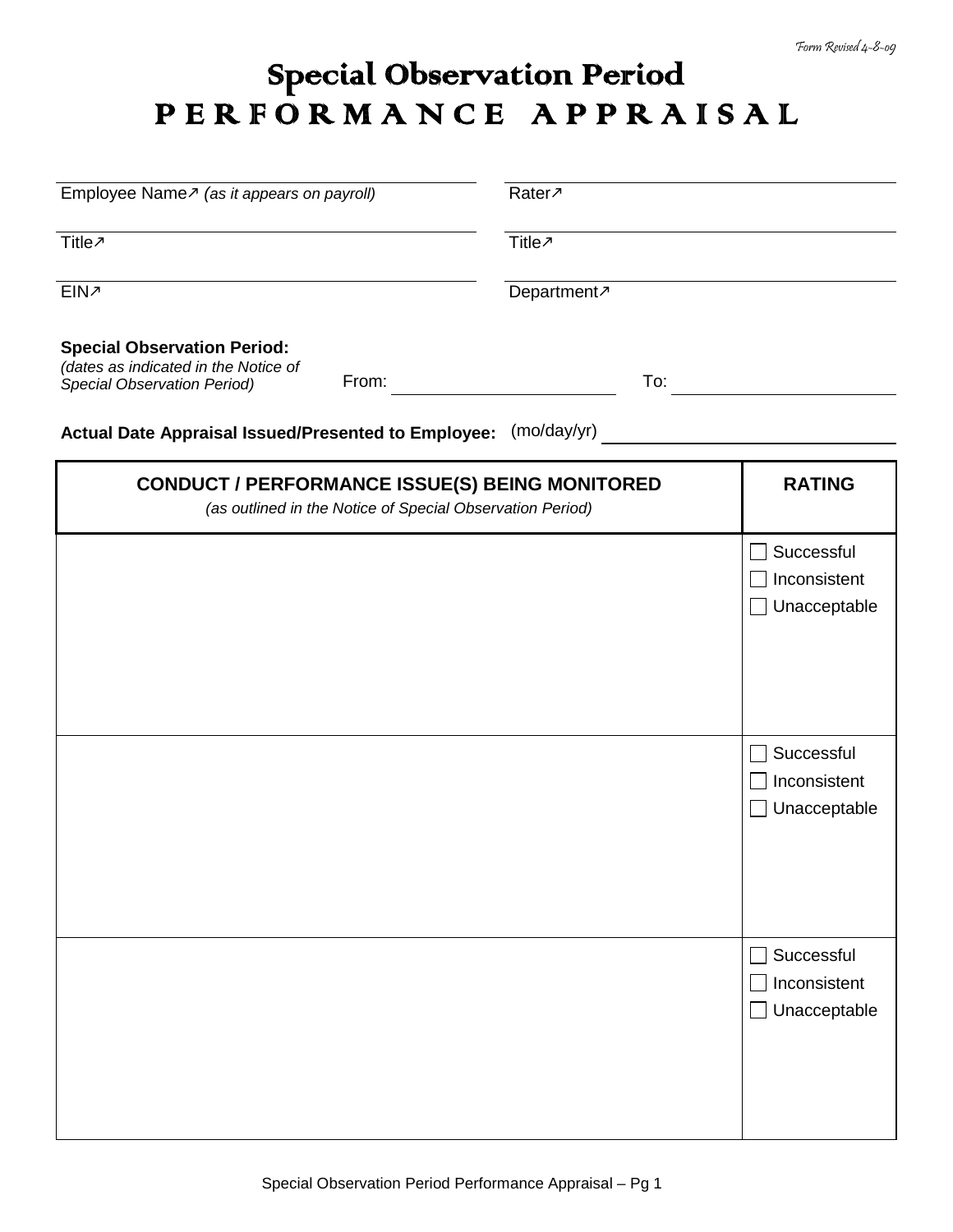|                                                                    | Successful<br>$\mathcal{L}_{\mathcal{A}}$ |
|--------------------------------------------------------------------|-------------------------------------------|
|                                                                    | Inconsistent<br>$\sim$                    |
|                                                                    | Unacceptable<br>$\Box$                    |
|                                                                    |                                           |
|                                                                    |                                           |
|                                                                    |                                           |
|                                                                    |                                           |
|                                                                    | Successful<br>J.                          |
|                                                                    | Inconsistent<br>$\mathbb{R}^2$            |
|                                                                    | Unacceptable<br>$\Box$                    |
|                                                                    |                                           |
|                                                                    |                                           |
|                                                                    |                                           |
|                                                                    |                                           |
| Narrative - Required (reflects an overview of performance ratings) |                                           |
|                                                                    |                                           |
|                                                                    |                                           |
|                                                                    |                                           |
|                                                                    |                                           |
|                                                                    |                                           |
|                                                                    |                                           |
|                                                                    |                                           |
|                                                                    |                                           |
|                                                                    |                                           |
|                                                                    |                                           |
|                                                                    |                                           |
|                                                                    |                                           |
|                                                                    |                                           |
|                                                                    |                                           |
|                                                                    |                                           |
|                                                                    |                                           |
|                                                                    |                                           |
|                                                                    |                                           |
|                                                                    |                                           |
|                                                                    |                                           |
|                                                                    |                                           |
|                                                                    |                                           |
|                                                                    |                                           |
|                                                                    |                                           |
|                                                                    |                                           |